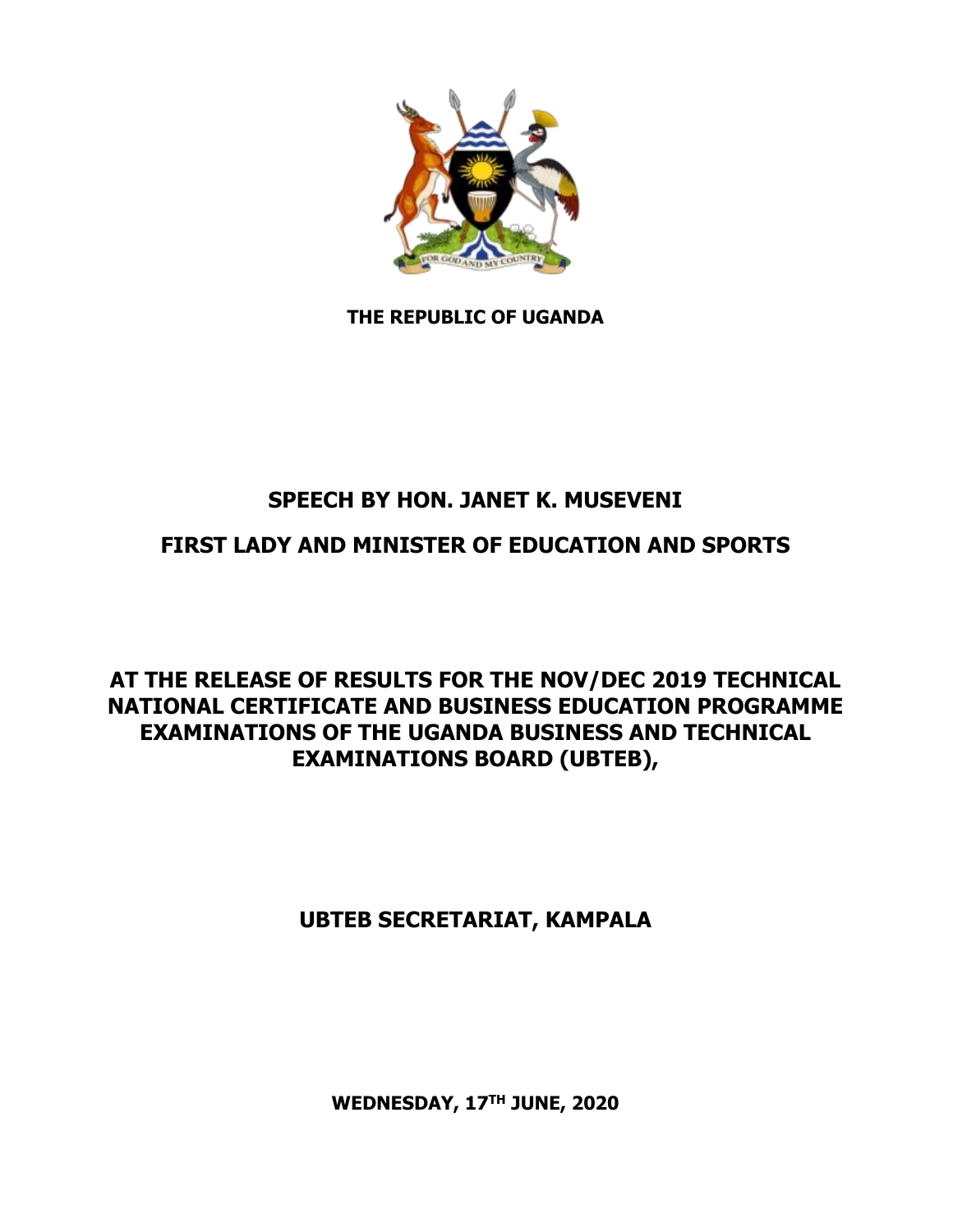**The Hon. Ministers of State for Education and Sports, Members of the Parliamentary Committee on Education and Sports, The Permanent Secretary, Ministry of Education and Sports, Directors, Commissioners, and officers from MoES, The Chairperson and Members of the Board of UBTEB, Representatives of the Training Institutions, Representatives of the world of work, The Executive Secretary and staff of UBTEB, Members of the Press, Ladies and Gentlemen.**

**It is my pleasure to officiate at the release of the 15th Series of the Uganda Business and Technical Examinations 2019 End of Program Examination Results for National Technical Certificate and Business Education programs. I commend the Board and staff of UBTEB for the timely conduct and processing of these examination results because this timely release gives our trainees the opportunity to access the job market soon after completing their courses. Congratulations UBTEB for a job well done.** 

**UBTEB's awards to technicians and artisans in the areas of engineering, ICT, Agriculture, Meteorology, Lands and survey, Fisheries management, Tourism, Wildlife, Leisure and hospitality, among others, is accountability for the resources government spends to train the much needed technical level workforce for the critical sectors of our economy. Therefore, this batch of successful trainees being released to the world of work today is very critical to our economy and I would like to thank and also congratulate the training institutions that prepared the candidates.**

2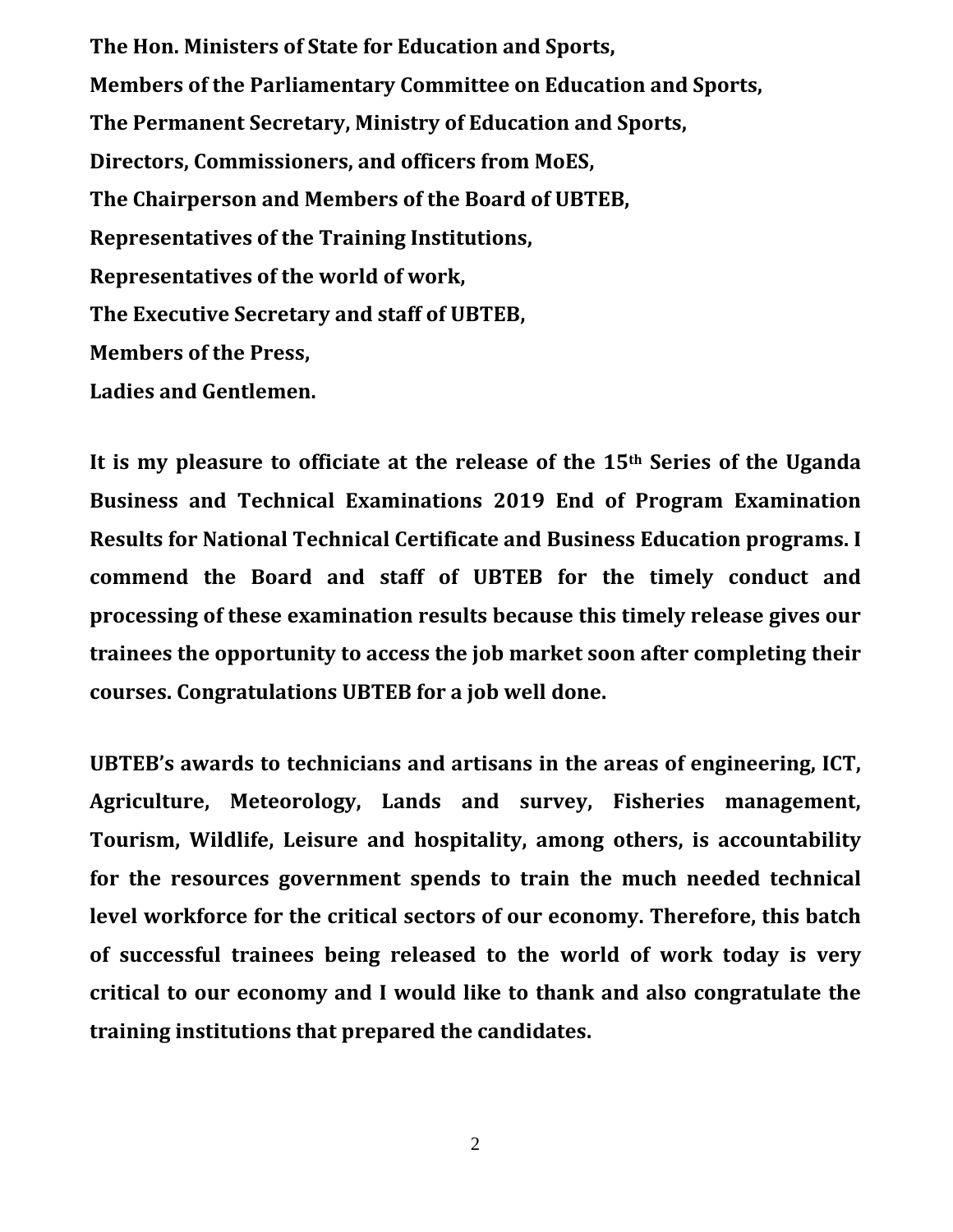**I note with pleasure the improvement in the completion rate of candidates pursuing National Technical Certificate from 72% in 2018 to 79% in 2019; and Business Education Programmes from 72% in 2018 to 77% in 2019, respectively. This is evidence that young people are now appreciating vocational training and the importance of acquiring skills up to certification. From the reports of the Executive secretary, I note that the enrollment also increased.** 

**I applaud all the TVET advocates for this improvement in the numbers joining vocational education, and I urge you all to continue to do more career guidance so that more young people can be quipped with skills for work and survival.** 

**It is also specially encouraging to note that the number of females joining Vocational Education at National Certificate level has been increasing over the years. They now need to be encouraged to improve on their performance in National Certificate in Agriculture, National Certificate in painting & Decoration, and National Certificate in Welding & Metal Fabrication. This is evidence that the girl child can equally be equipped to do any vocational trade, and they should be encouraged without limitation.** 

**We note that over 70% of the candidates who registered for these examinations have successfully completed their programs and are well equipped and are motivated with the skills and competences for the world of work. I am happy that competence based education and training is now steadily taking root and the concept of hands-on-training has been widely acknowledged.** 

**I appreciate the support of the industries and the private firms that have engaged the trainees and continue to accommodate and train them during their internship, and it is my prayer that the skills, knowledge, attitude, and** 

3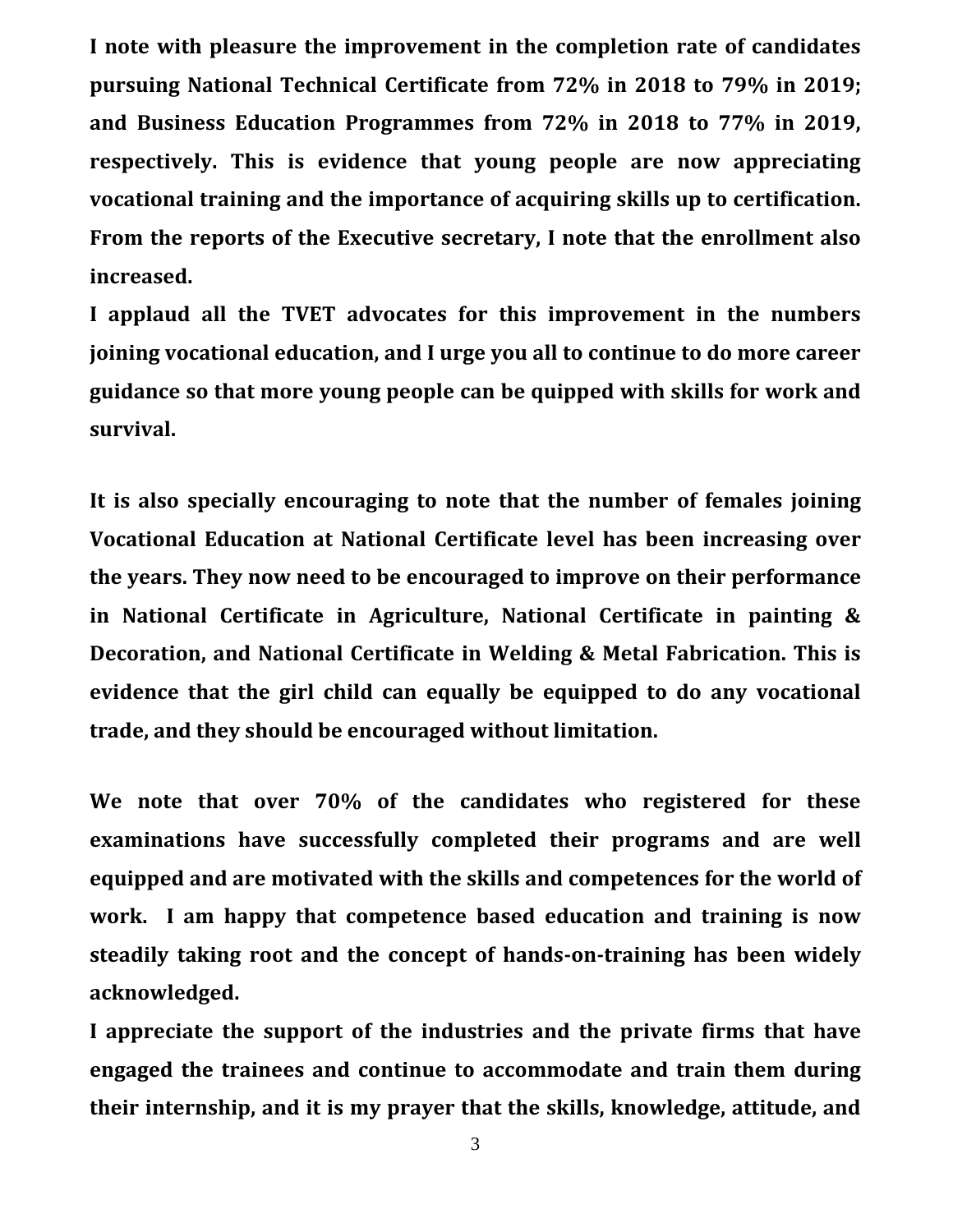**values of workplace will enrich the job market and self-employment. We cannot emphasize enough of how important quality internship is to the trainees and to the entire workforce development system.** 

**I wish to reiterate our commitment to continue this partnership and even strengthen it more for the benefit of our country since the linkages with the world of work are in line with the Skilling Uganda Strategy and enables the production of the graduates that possess handy skills needed by the world of work.**

**I want to challenge the training institutions to strengthen partnership with the industries and ensure that internship is well planned, coordinated, and fulfills its intended purpose of bridging the gap between school and the world of work.**

**I am also happy to note that UBTEB involves experts from the world of work in the examinations processes. This partnership enables acceptability of the graduates because the employers are part of the assessment and therefore agree with the standards the graduates have attained.** 

**As we implement the TVET reforms, I wish to emphasize the importance of retooling instructors and ensuring that they acquire the requisite skills to train the technicians and artisans who will fit our job market. Efforts to bring together the instructors and experts from the world of work should be enhanced for purposes of experience sharing as well as skills transfer.** 

**As a Sector, we note the concerns raised in the media by stakeholders especially parents and continuing trainees about the increasing examination fees. While the Board gives us assurance that the examination fees have**